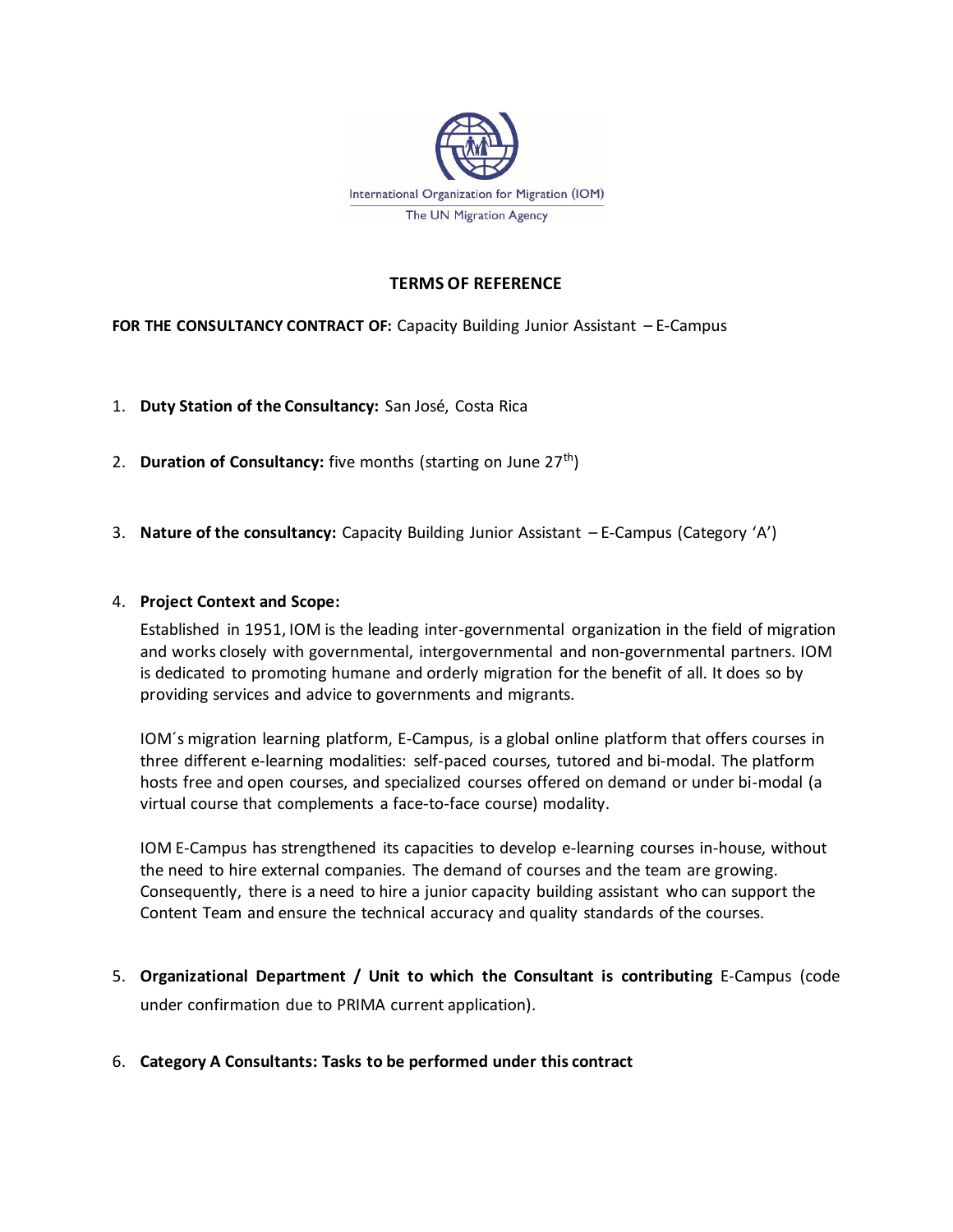- **a.** Contribute to develop contents for new e-learning courses and update existing ones in close collaboration with the E-Campus content team (Senior Capacity Building Assistants).
- **b.** Maintain a detailed control log for the implementation and tracking of changes to elearning courses.
- **c.** Review the coherence between scripts and the resulting e-learning courses designed in house by the E-Campus Team.
- **d.** Adjust course audio, text on screen and multimedia, as well as correct writing and spelling according to the Senior Capacity Building Assistants' indications.
- **e.** Monitor the E-Campus website and ensure the update of its content with recent IOM publications and the newest e-learning courses.
- **f.** Participate in meetings as required.
- **g.** Perform such other duties as may be assigned.

# 7. **Performance indicators for the evaluation of results**

## **Values**

- **a.** Integrity and transparency: maintain high ethical standards and acts in a manner consistent with organizational principles/rules and standards of conduct.
- **b.** Professionalism: demonstrates ability to work in a composed, competent and committed manner and exercises careful judgment in meeting day-to-day challenges.
- **c.** Inclusion and respect for diversity: respects and promotes individual and cultural differences; encourages diversity and inclusion wherever possible.

# **Competencies**

Teamwork:

- **a.** Establishes strong relationships with colleagues and partners; relates well to people at all levels.
- **b.** Is fully aware of the team purpose, respects and understands individual and collective responsibilities.
- **c.** Willingly puts in extra effort without being asked and adopts a "hands-on" approach whenever necessary to achieve team objectives.
- **d.** Coordinates own work with that of the team to meet agreed priorities and deadlines.
- **e.** Highly motivated individual with skills to develop and coach team members to achieve performance expectations
- **f.** Ability to lead team in multi-tasking, prioritization, and meeting timelines on deliverable

Delivering results:

- **a.** Produces high-quality results and workable solutions that meet clients' needs.
- **b.** Anticipates constraints, identifies solutions and takes responsibility for addressing critical situations.
- **c.** Monitors own and others' work in a systematic and effective way, ensuring required resources and outputs.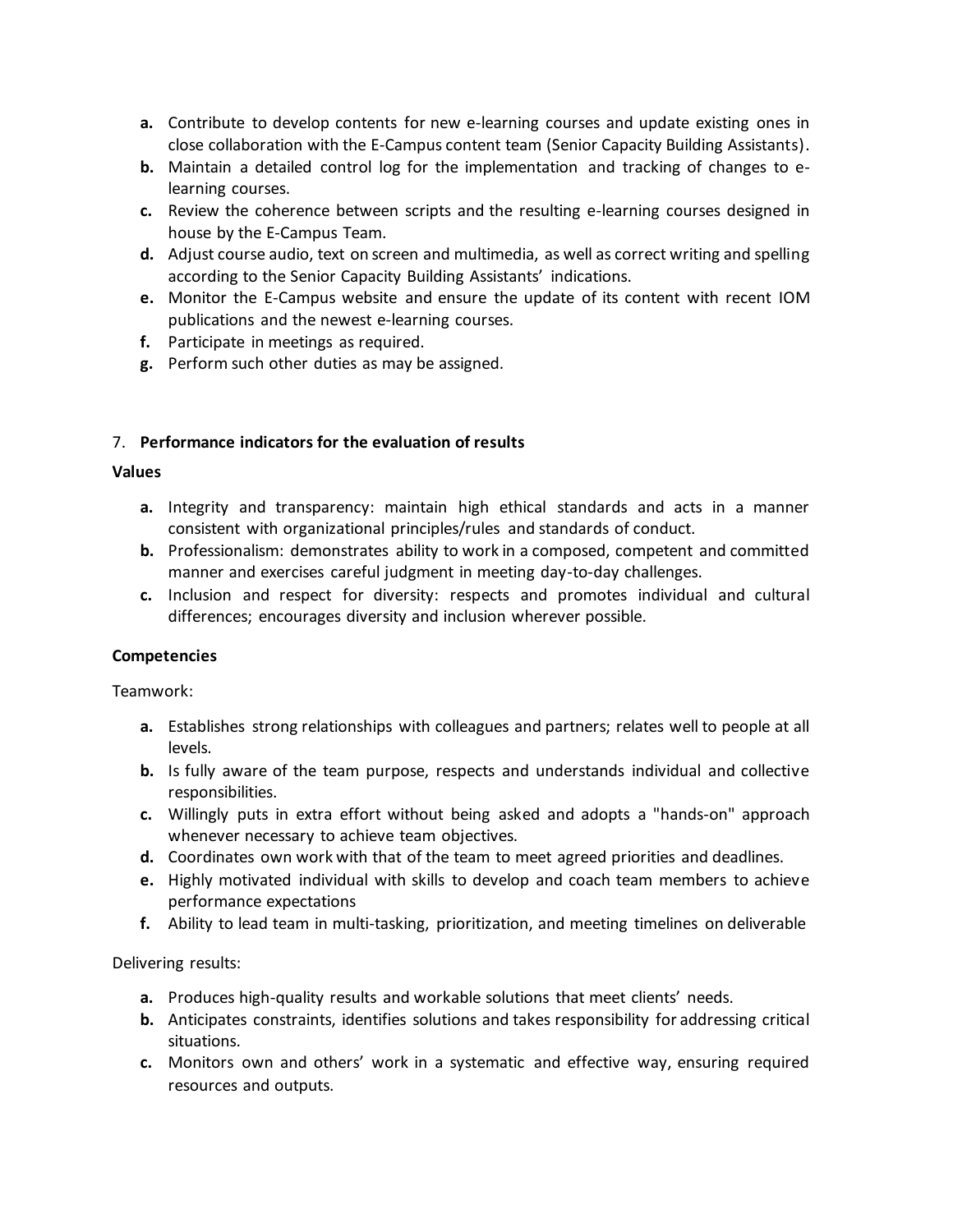**d.** Aligns projects with Organization's mission and objectives and demonstrates a good understanding of the impact of team's and own work on external and internal counterparts.

Managing and sharing knowledge:

- **a.** Keeps abreast of new developments in own field of competence and creates opportunities for knowledge management initiatives.
- **b.** Shares knowledge and learning willingly, and proactively seeks to learn from the experiences of others.
- **c.** Puts new learning into practice and draws on diverse sources of ideas and inspiration.
- **d.** Contributes to the identification of improvements to work processes and assists in implementing them.

Accountability:

- **a.** Proactively seeks responsibility in delivering towards the goals of the Organization.
- **b.** Plans and organizes work with a clear and deliberate focus, ensuring commitments are easily identified and progress is widely communicated.
- **c.** Stands by the actions of team or department, publicly accepting ownership.
- **d.** Takes responsibility of own shortcomings and those of the work unit, where applicable.

## Communication:

- **a.** Speaks and writes clearly and effectively.
- **b.** Seeks to share information with others, with due respect for diversity and the confidentiality of specific sensitive information.
- **c.** Listens and seeks to understand without bias and responds appropriately. Shares information and keeps others up to date; actively seeks others' views and ideas and respects their contribution.

#### 8. **Education, Experience and/or skills required**

Education:

- **a.** University degree in Social Sciences, Education, Law, International Relations or any related discipline from an accredited academic institution.
- **b.** Knowledge of human rights and migration.
- **c.** Computer literacy, including proficiency in MS Office programs, knowledge of SharePoint or other collaboration.
- **d.** Knowledge of e-learning and virtual learning programs and platforms, especially authoring tools, such as Articulate 360, is an advantage.

# Desirable:

- **a.** Experience in instructional design for online courses.
- **b.** Experience in developing contents for new e-learning courses and updating existing ones.

Skills: